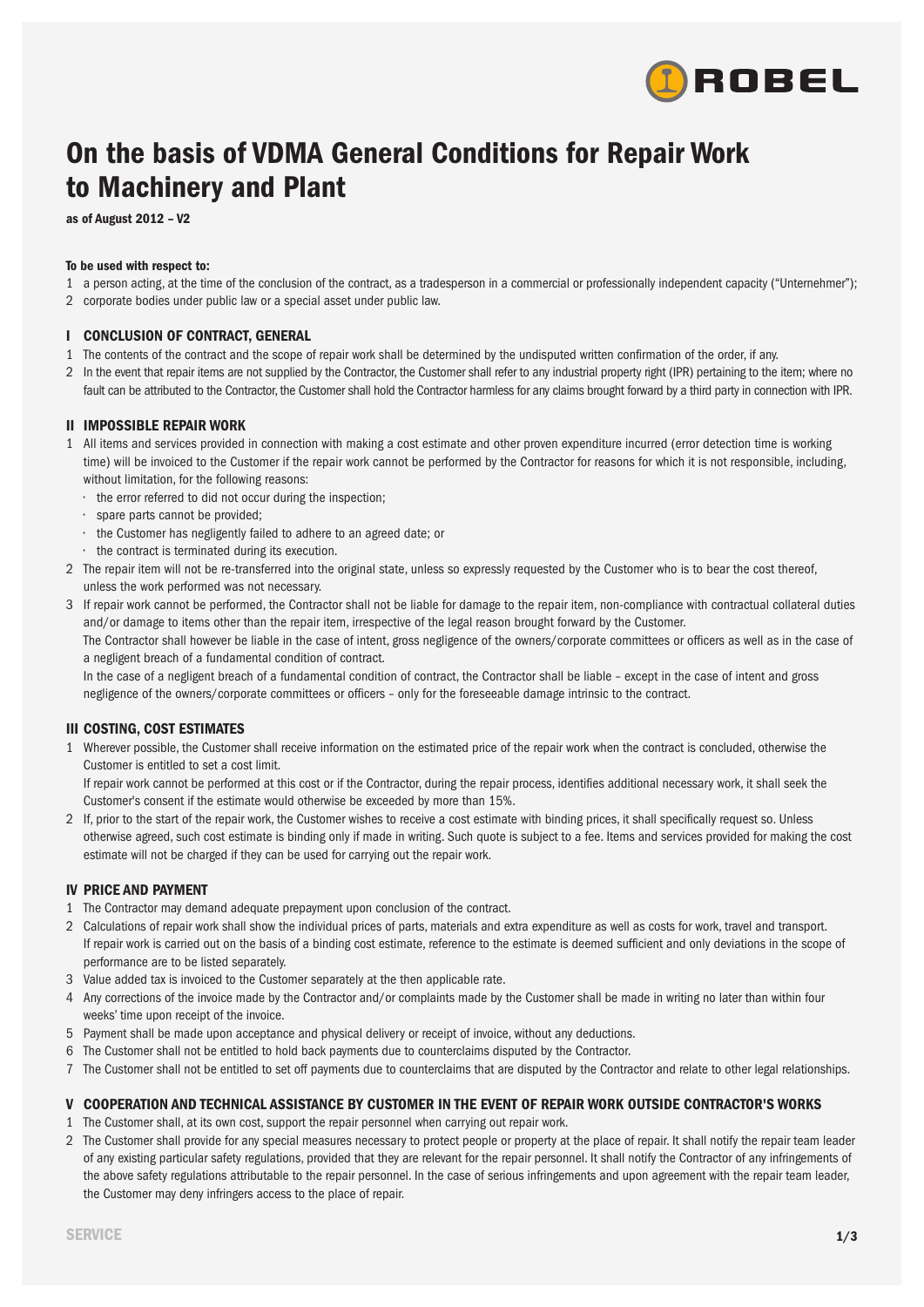- 3 The Customer shall, at its own cost, give technical support, including, but not limited, to the following:
	- (a) provide necessary number of suitable unskilled labour for the required repair work; the workers shall follow the instructions given by the repair team leader.The Contractor shall not be liable for any such unskilled workers.Where unskilled workers cause a defect or damage attributable to instructions given by the repair team leader, Articles X and XI shall apply mutatis mutandis.
	- (b) do all construction, ballasting and scaffolding work, including provision of required construction materials.
	- (c) provide the required apparatus and heavy tools as well as required items and consumables.
	- (d) provide heating, lighting, operating power, water, including the required connections.
	- (e) provide necessary dry and lockable rooms where the repair team can store its tools.
	- (f) protect the repair site and repair materials from harmful influences of all kinds, cleaning of the repair site.
	- (g) provide suitable burglary-resistant recreation rooms and working rooms (with heating, lighting, washing facilities, sanitary facilities)and first aid for the repair personnel.
	- (h) provide materials and additional measures necessary to adjust the repair item and carry out the tests agreed in the contract.
- 4 Technical assistance by the Customer is to ensure that the repair team can start work immediately upon its arrival and carry on without delay up until Customer's acceptance. Special plans or instructions to be provided by the Contractor shall be made available to the Customer in good time.
- 5 If the Customer fails to fulfil its duties within a grace period set by the Contractor, the Contractor shall be entitled (but not obliged) to carry out the acts incumbent on the Customer by itself and for the Customer's account. Any other statutory rights or claims by the Contractor shall remain unaffected.

#### **VI REPAIR WORK AT CONTRACTOR'S PREMISES: TRANSPORT AND INSURANCE**

- 1 Unless otherwise agreed in writing, any transport of the repair item from or to the site including any required packing and loading that is performed upon request of the Customer, shall be for its own account, otherwise the repair item shall be delivered to the Contractor at the expense of the Customer and picked up and returned by the Customer upon completion of the repair work.
- 2 The Customer shall bear the risk of transport.
- 3 Upon request and for the expense of the Customer, the Contractor will take out insurance cover for the transport of the item against the insurable risks, e.g. theft, breakage, fire.
- 4 No insurance coverage exists during the repair period in the works of the Contractor.The Customer shall ensure that any existing insurance cover of the repair item is maintained with respect to the risk of fire, tap water, windstorm, machine breakage, etc. Insurance cover against the aforementioned risks can only be provided upon the express request and for the account of the Customer.
- 5 If the Customer defaults in taking back the item, the Contractor shall be entitled to charge a storage fee for storage in its works.The repair item may also be stored at some other place at the discretion of the Contractor. Cost and risk of storage are for the account of the Customer.

# **VII REPAIR PERIOD, DELAY**

- 1 Information on the repair period are based on an estimate and are therefore not binding.
- 2 Until the exact scope of work has been determined, the Customer may not demand agreement on a binding repair period, which must be designated as binding to be valid.
- 3 A binding repair period is deemed adhered to if, upon its expiry, the repair item is ready to be taken over by the Customer, or, in the case of contractual test runs, for the test runs to commence.
- 4 An agreed repair period shall be extended appropriately in the case of additional or subsequent orders placed or necessary additional repair work.
- 5 If the agreed repair work is delayed by circumstances attributable to industrial action, including, but not limited to strike, lock-out, or other circumstances for which the Contractor cannot be held responsible, the work period shall be extended appropriately, providing such hindrances can be proven to have a significant influence on the completion of the repair work.
- 6 In the event that the customer incurs damage as a result of a delay attributable to the Contractor, the Customer may claim a lump-sum compensation. It shall be fixed at 0.5% of the repair price for each completed week of delay, but is capped at a limit of no more than 5% of the repair price of the part of the item to be repaired by the Contractor which, as a result of the delay, could not be used in time.

If, after the due date and taking into account the legal exceptions, the Customer fixes a reasonable period for performance, and if this period is not ob served, the Customer shall be entitled to withdraw from the agreement according to the applicable statutory provisions. Upon the Contractor's request, the Customer is obliged to declare in due time whether or not it will exercise its right to withdraw from the contract. Any other claims with respect to default shall be settled in accordance with Article XI. No. 3 of these Conditions.

#### **VIII ACCEPTANCE**

- 1 The Customer is obliged to take acceptance of the repair work as soon as it has been notified of its completion and any contractual test runs of the repair item have been carried out.The Contractor undertakes to remove any defects if the repair work is shown not to be in compliance with the contract.This does not apply if a defect is insignificant for the interest pursued by the Customer or which is due to circumstances attributable to the Customer. In the case of a non-material defect, the Customer is not entitled to refuse acceptance.
- 2 If acceptance is delayed through no fault of the Contractor, acceptance is considered to have taken place two weeks following receipt of the notification of completion of the repair work.
- 3 When the repair work is accepted, Contractor's liability for recognisable defects expires, provided that the Customer has not reserved for itself the right to assert a specific defect.